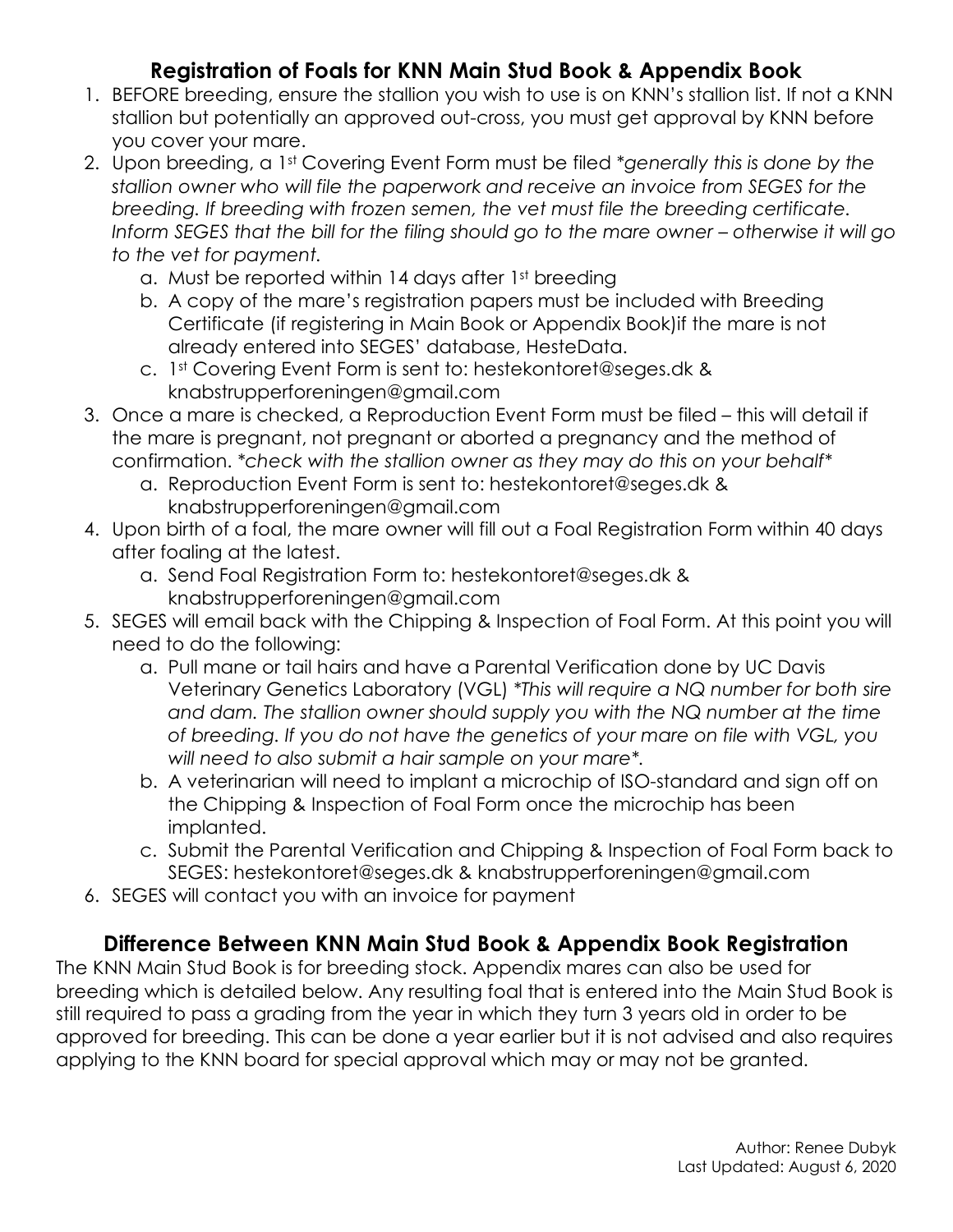The KNN Appendix Book is for offspring by approved KNN stallions bred to mares that are of undesirable or unknown breeding who have passed a grading inspection with KNN.

Offspring registered in the Appendix Book are categorized as follows:

- o F1 Offspring of an approved KNN stallion with a mare that is of undesirable or unknown breeding who has passed a grading inspection with KNN
- o F2 Graded Offspring of an approved KNN stallion with a mare that is categorized as F1 in the Appendix Book.
- o F3 Graded Offspring of an approved KNN stallion or an approved outcross stallion with a mare that is categorized as F2 in the Appendix Book.

An F3 mare can be graded and have the offspring of approved KNN stallions or an approved outcross stallion entered into the KNN Main Stud Book. F3 stallions may not be bred. Mares will on become F1, F2 or F3 by grading – ungraded they are F0

#### **Certificate of Ownership**

For horses that are eligible for KNN registration, KNN will issue a Certificate of Ownership in addition to the Danish passport. This document will also be the document that is sent in when you are transferring the ownership of a horse.

#### **Passports**

Passports are separate documents from KNN Certificate of Ownership. All horses in Europe are required to have a Passport which acts as an identification document and is issued for the lifetime of the horse. There are two Passport categories:

- 1. KNN Main Stud Book Passports these are red in color and indicate the horse's registration as a registered Knabstrupper. The Main Stud Book Passports are called 'registreringsattest'.
- 2. KNN Appendix Book Passports these are blue in color and will indicate whether the horse is F1, F2 or F3. The Appendix Passport is called 'afstamningsoplysning'.
- 3. Unapproved Breeding Passports these are green in color and are for the offspring of a KNN stallion bred to a mare that is not of approved breeding and has also not been graded by KNN.

#### **Key Takeaways**

For mares of approved breeding who have been bred to a KNN approved stallion but have not yet been graded by KNN or another Verband, you have two options:

- 1. Have the mare graded by a European Verband prior to foaling in order to register the foal or present the mare to KNN – this would allow the foal the be entered into the KNN Main Stud Book.
- 2. Wait for the mare to be graded after foaling and hold off on foal's registration which would allow the foal the be entered into the KNN Main Stud Book.

For mares that are not of approved breeding or are of unknown breeding, you would need to bring your mare to a KNN grading and have her approved in order to register her offspring into the Appendix Book. If the mare is not of approved breeding or of unknown breeding and does not attend a grading, the resulting foal would not be eligible for registration but could receive an unapproved breeding passport (green in color).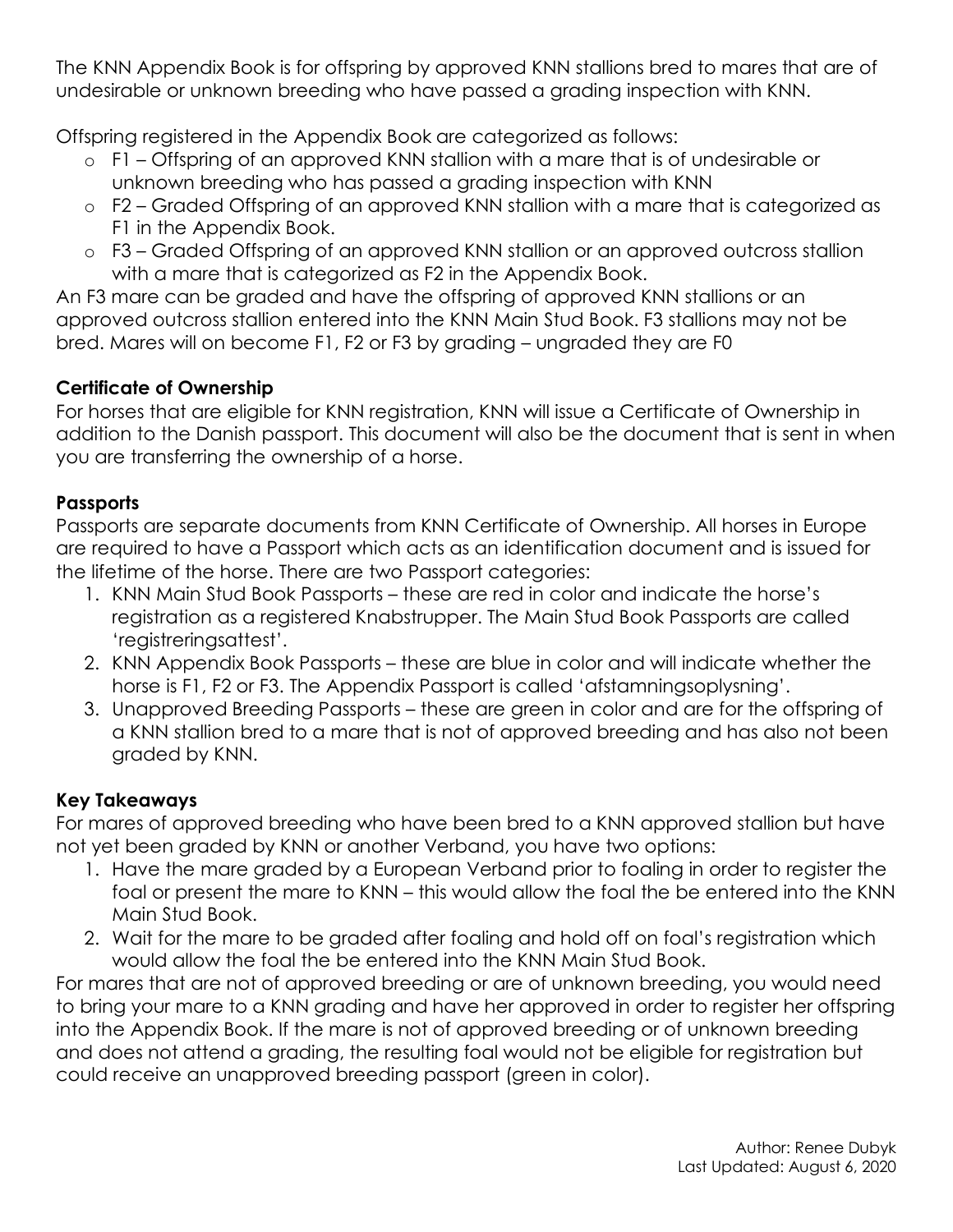If a mare is not graded and of approved breeding, there are no registration papers from KNN but you would still receive a passport it would just be an unapproved breeding passport which is green in color. Should the mare later be inspected and graded and pass, the foal can be retroactively registered.

#### **Just because a horse is registered KNN DOES NOT MEAN THEY ARE APPROVED TO BREED to produce Main Book offspring.**

# **Pedigree Requirements for the Main Stud Book**

For entry into the Main Stud Book, the animal must have 3 full lines of approved ancestry **AND** meet one of the below criteria:

- o Ancestors must be registered with KNN
- o Ancestors must be graded with another approved KNN stud book
- o Ancestors must be graded with other KNN acceptable stud books outcross list below – additional outcrosses outside of Danish borders are accepted but should be confirmed prior to breeding:
	- Frederiksborg Hesteavlsforeningen (Fredricksberger)
	- Dansk Oldenborg Avl (Danish Oldenborg)
	- Trakehner Avlsforbundet i Danmark (Trakehner)
	- Dansk Selskab for Arabisk Hesteavl (Shagya, Arab and Angloarab)
	- Dansk Varmblod (Danish Warmblood)
	- Grænseegnens Holstener Hesteavlsforening (Holsteiner)
	- Thoroughbred XX (approved with Danish Warmblood, Trakehner or Arab Societies)
	- Lusitano approved by APSL (Associação Portuguesa De Criadores do Cavalo Puro Sangue Lusitano)
	- PRE approved with ANCCE (Asociación Nacional de Criadores de Caballos de Pura Raza Española)
	- Avlsforeningen for New Forest Ponyer i Danmark (New Forest pony)
	- Welsh Pony avlen i Danmark (Welsh Pony but not Welsh Cob)
	- Avlsforeningen for Connemara Ponyer i Danmark (Connemara pony)
	- Dansk Sports Ponyavl (Danish Sport's pony)
	- Avlsforeningen for Dartmoor Ponyer i Danmark (Dartmoor pony)
	- Avlsforeningen for Shetlandsponyer i Danmark (Shetland pony)
	- Dansk Miniatureheste Forening (Danish Miniature Society)

Outcrossing with animals from other spotted breeds other than those above is not allowed.

Gray is not permitted. Acceptable base coat colors are solid chestnut, bay and black. No pinto is allowed.

## **KNN Graded Mare – Bred to Stallion from Outcross List:**

When using a stallion from the accepted outcross list on a graded Knabstrupper mare, the progeny will be eligible for registration, provided the mare ́s owner has notified the Society's Stallion-list Administrator before November 1st of the year the covering takes place. KNN will help retroactively as much as possible.